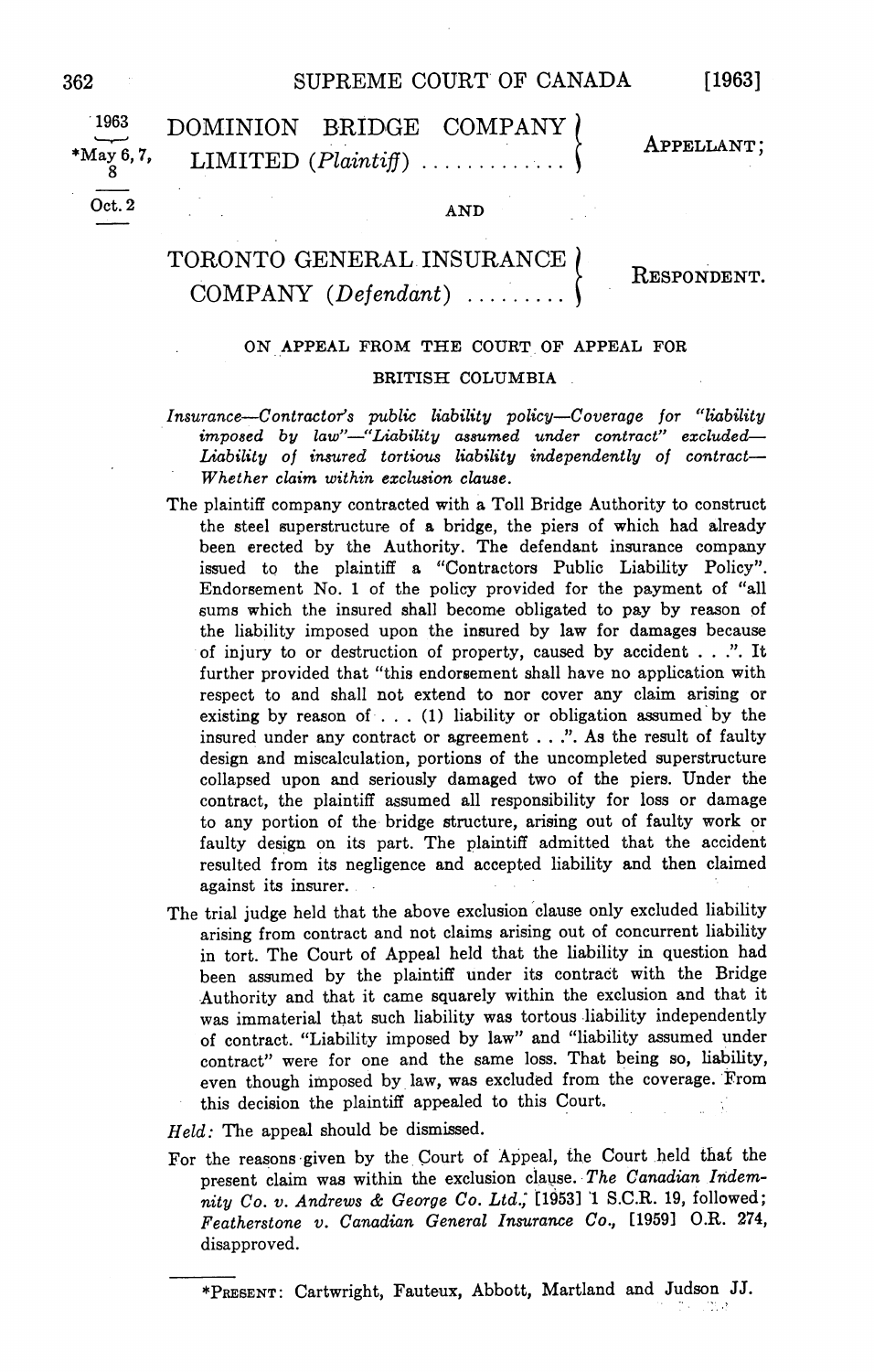APPEAL from a judgment of the Court of Appeal for  $\frac{1963}{\sqrt{100}}$ British Columbia<sup>1</sup>, reversing a judgment of Collins J.  $_{B_{RIDGE}}^{DOMINID}$ Appeal dismissed.  $\begin{array}{ccc} \text{Co. Lrp.} \end{array}$ 

J. J. Robinette, Q.C., and J. A. Ogilvy, Q.C., for the J. J. *Roomette*,  $Q.C.,$  and J. A. Uguvy,  $Q.C.,$  for the General plaintiff, appellant.<br>plaintiff, appellant.

D. McK. Brown, Q.C., and A. D. McEachran, for the defendant, respondent.

The judgment of the Court was delivered by

JUDSON J.:—Dominion Bridge Company Limited sued the Toronto General Insurance Company for a declaration that it was entitled to indemnity in the sum of \$358102.81 being the agreed cost to Dominion Bridge of repairing dam age to piers nos <sup>13</sup> and <sup>14</sup> of the Second Narrows Bridge in Burrard Inlet caused on June 17, 1958, when span no. 4 and partially constructed span no. 5 of the steel superstructure of the bridge collapsed. The trial judge gave judgment in favour of Dominion Bridge for the agreed sum The Court of Appeal<sup>1</sup> reversed this judgment on the ground that the liability in question came within the exclusion clause in the insurance policy on which the action was brought. Dominion Bridge now seeks restoration of the judgment given at the trial

On August 7, 1957, Dominion Bridge contracted with the British Columbia Toll Highways and Bridges Authority to construct the steel superstructure of Second Narrows Bridge to connect the City of Vancouver with the north shore of the Burrard Inlet. The concrete piers upon which the superstructure was to be placed had already been erected by the Authority but it was the duty of Dominion Bridge to erect any temporary supports, called in the evidence "falsework". Under the contract, Dominion Bridge assumed all responsibility for loss or damage to any portion of the bridge structure, which would include the piers, arising out of faulty work or faulty design on its part. Due to faulty design and miscalculation, the falsework buckled and caused portions of the uncompleted superstructure to collapse upon and seriously damage the piers Dominion Bridge admitted that the accident resulted from its negligence and accepted liability and then claimed against its insurer.

 $1(1962)$ , 37 W.W.R. 673, 32 D.L.R. (2d) 374.

**TORONTO**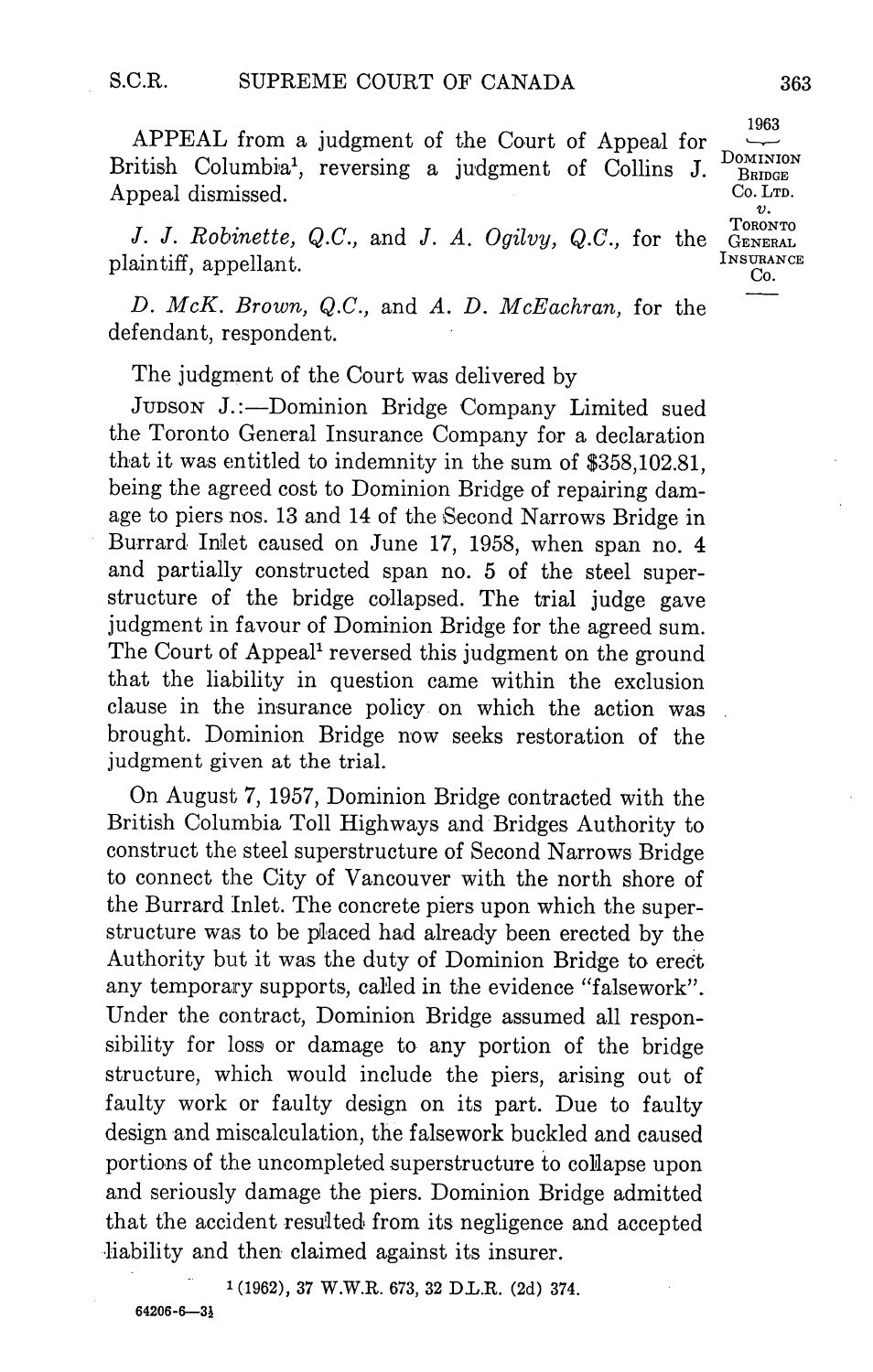$1963$  The insurance company issued what is called a "Contrac-DOMINION tors Public Liability Policy" for all damages arising out of BRIDGE BRIDGE<br>Co. LTD. bodily injury, sickness, disease or death caused by an acci-<br> $T_{\text{OBONTO}}^{\text{ON}}$  dent resulting from the work or operations. This was sub-<br>INSURANCE ject to an exclusion of the liability of the insured under  $N_{\text{SUTRANCE}}$  and  $N_{\text{SUT}}$  compensation law and for injuries to employees Judson J. of the insured arising out of and in the course of the employment. We are not concerned with this aspect of the policy but with endorsement number 1 which is called "Contractors Property Damage Endorsement".

The relevant parts of endorsement 1 read:

In consideration of an additional premium and subject to the State ments. Exclusions and Special Conditions, hereby further agrees with the Named Insured

To pay on behalf of the Insured all sums which the Insured shall become obligated to pay by reason of the liability imposed upon the Insured by law for damages because of injury to or destruction of property, caused by accident occurring within the Policy Period and while this Endorsement is in force and resulting from or while at or about the work or operations of the Insured designated as an insured risk under a Section or Sections of Statement 4.

This Endorsement shall have no application with respect to and shall not extend to nor cover any claim arising or existing by reason of any of the following matters: (1) liability or obligation assumed by the Insured under any contract or agreement; (2) injury to or destruction of (a) property used, owned or occupied by, rented or leased to, or in the care, custody or control of, the Insured . . .

The trial judge held that the first exclusion clause only excluded liability arising from contract and not claims aris ing out of concurrent liability in tort. The Court of Appeal held that the liability in question had been assumed by Dominion Bridge under its contract with the Bridge Authority and that it came squarely within the first exclu sion clause and that it was immaterial that such liability was tortious liability independently of contract. "Liability imposed by law" and "liability assumed under contract" were for one and the same loss. That being so, liability, even though imposed by law, was excluded from the coverage

agree with and adopt the unanimous opinion of the Court of Appeal on this point based as it is on the applica